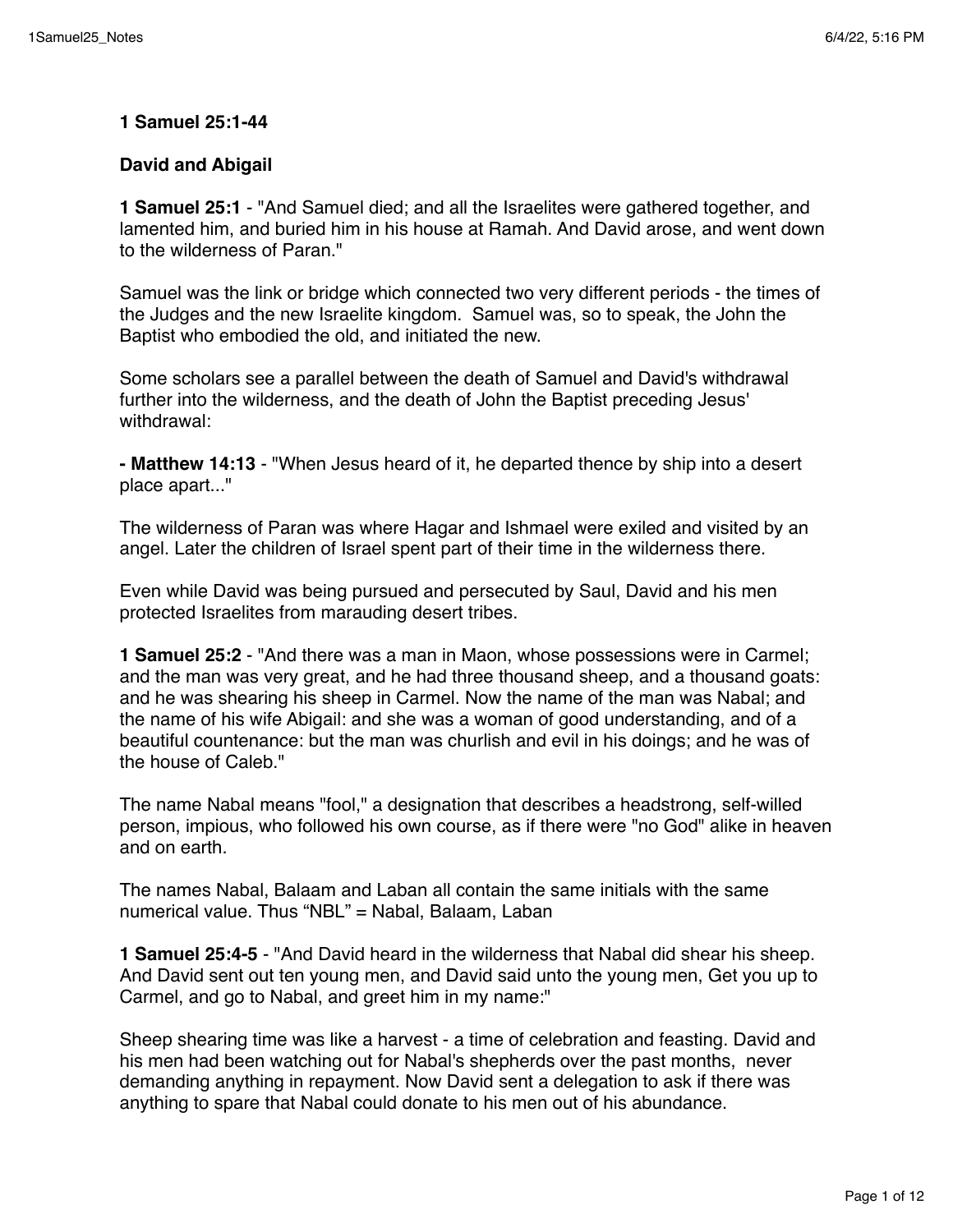Nabal answers insolently:

**1 Samuel 25:10-11**- "And Nabal answered David's servants, and said, Who is David? and who is the son of Jesse? there be many servants now a days that break away every man from his master. Shall I then take my bread, and my water, and my flesh that I have killed for my shearers, and give it unto men, whom I know not whence they be?"

The Midrash adds that Nabal meant, "David is relying on the two drops of anointing oil with which Samuel anointed him. But where is Samuel and where are those droplets?"

Rashi adds: "Of what importance is he that I should give him mine? Is he not descended from Ruth the Moabitess?"

The mention of his father cause David's anger to rise. Nabal insinuates that David is a rebel "rebelling from his master" Saul. From one point of view, as an anointed king, David might have viewed Nabal's response as treason against his claim to the throne.

The rabbis discuss whether David's kingdom had begun or not. They disagree on whether it began when he was anointed, or when Samuel died, or later when Saul died, etc. This is interesting considering similar obscurity concerns Messiah's kingdom - Jesus said it was already "at hand" or "among you" or "in you" and in some ways began with His entry into history, but in others fully only at his second coming.

David readies 400 men and intends to deliver vengeance on Nabal and his whole entourage.

One of Nabal's attendants rushes back to Nabal's home to tell Abigail the dire news:

**1 Samuel 25:17** - "Now therefore know and consider what thou wilt do; for evil is determined against our master, and against all his household: for he is such a son of Belial, that a man cannot speak to him."

Abigail is numbered among the seven prophetesses of Israel (Megillah 15a). The other six female prophets are Sarah, Miriam, Deborah, Hannah, Huldah, and Esther. Because in her exchange with David, she predicts his kingship, and even foreshadows the Messiah.

She was also said to be one of history's most beautiful women. In traveling to meet David, Abigail accidentally uncovered her leg momentarily, which produced such a bright light that David saw it 7 1/2 miles away and was attracted to her by its light (Megillah 15a). Others say he was not guided by a light but rather by the heat of his passion for her.

**1 Samuel 25:28** - "I pray thee, forgive the trespass of thine handmaid: for the LORD will certainly make my lord a sure house; because my lord fighteth the battles of the LORD, and evil hath not been found in thee all thy days."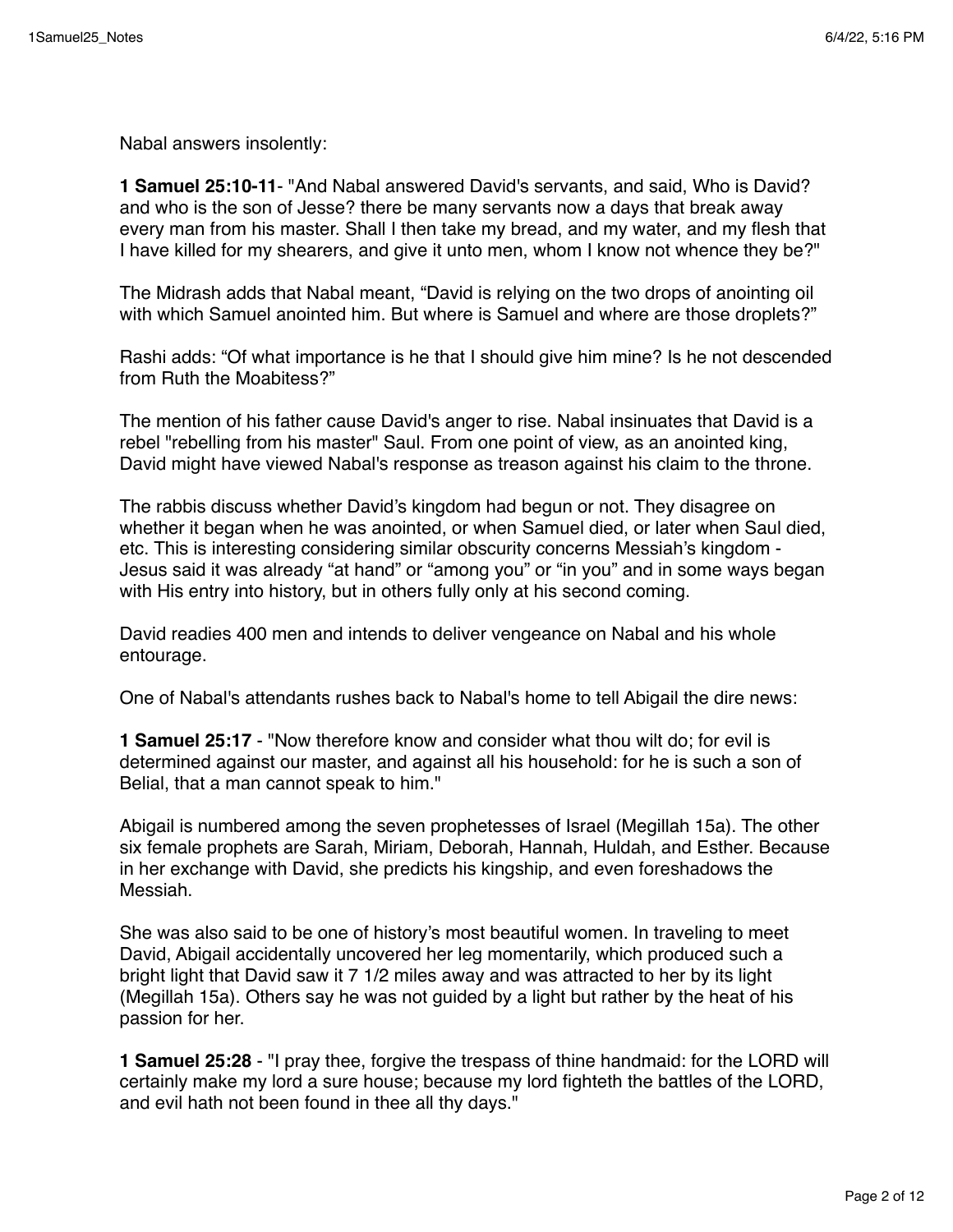"the LORD will certainly make my lord a sure house" - predicting the Davidic dynasty and it's future Messianic kingdom.

"my lord fighteth the battles of the LORD" - If David ahad ttacked Nabal in anger about personal honor, this would be shown to be false.

"evil hath not been found in thee all thy days" - this is both past and future tense, and can only be describing the Messiah, the sinless Son of God.

**1 Samuel 25:29** - "Yet a man is risen to pursue thee, and to seek thy soul: but the soul of my lord shall be bound in the bundle of life with the LORD thy God; and the souls of thine enemies, them shall he sling out, as out of the middle of a sling."

The Rabbis and Maimonides (Moreh Nevochim, par. 1. c. 41.) refer this to eternal life in the world to come, and the safety and security of his soul hereafter.

The Targum has, "the soul of my lord shall be treasured up in the treasury of eternal life, before the Lord thy God"

A similar thought - **Revelation 6:9** - "And when he had opened the fifth seal, I saw under the altar the souls of them that were slain for the word of God, and for the testimony which they held:"

In contrast, the souls of the enemies of Messiah "shall he sling out, as out of the middle of a sling"

By mentioning God "slinging his enemies" she turned David's mind to remember how God had used him to kill Goliath by depending on God without resorting to strength of flesh.

A similar expression in Jeremiah:

**- Jeremiah 10:18** - "For thus saith the LORD, Behold, I will sling out the inhabitants of the land at this once, and will distress them, that they may find it so."

**1 Samuel 25:30-31** - "And it shall come to pass, when the LORD shall have done to my lord according to all the good that he hath spoken concerning thee, and shall have appointed thee ruler over Israel; That this shall be no grief unto thee, nor offence of heart unto my lord, either that thou hast shed blood causeless, or that my lord hath avenged himself: but when the LORD shall have dealt well with my lord, then remember thine handmaid."

She predicts David will become king. By this time it was probably widely known that Samuel had anointed him.

"remember thine handmaid" - the rabbis thought this referred to her wanting to marry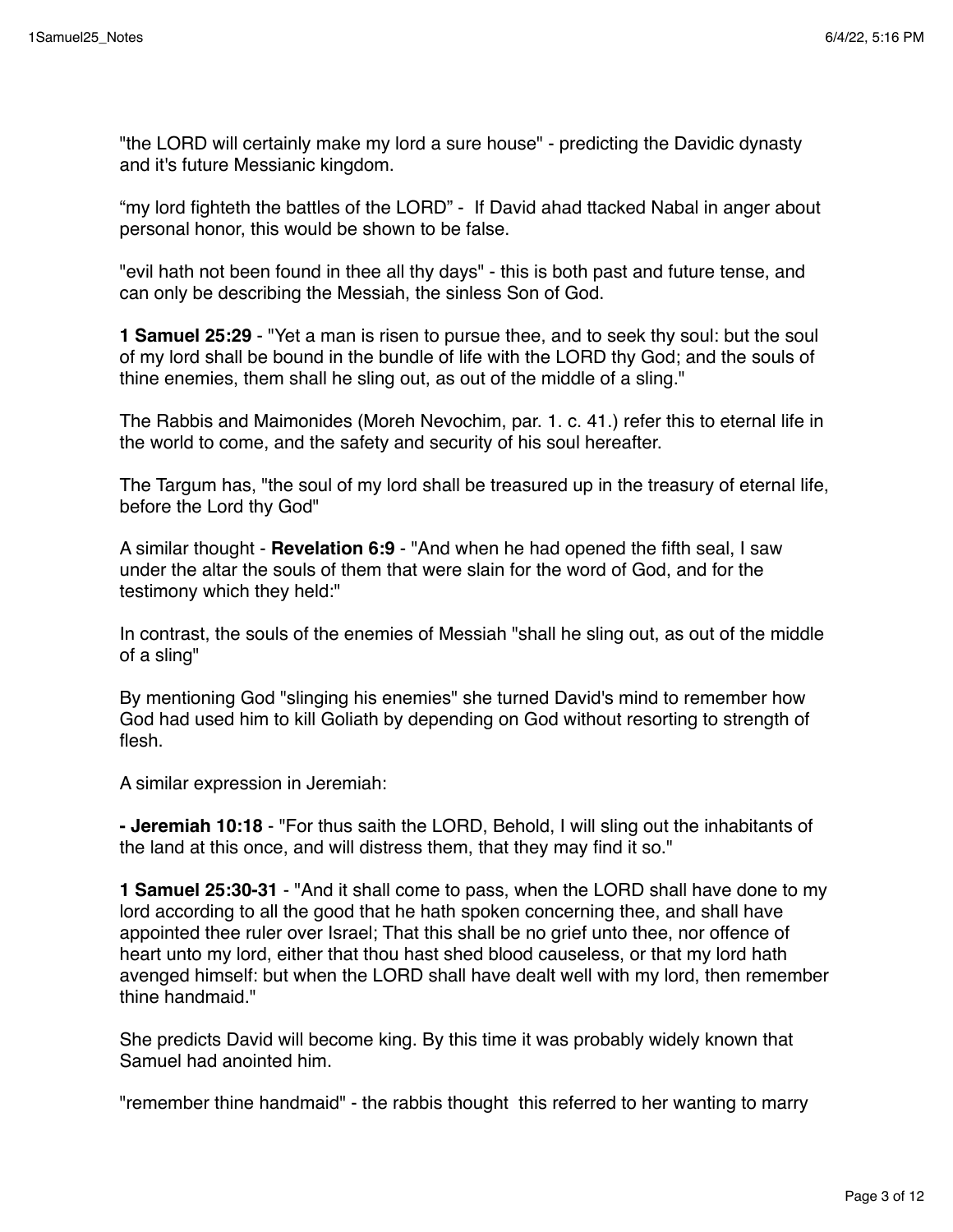David once her husband Nabal had died, and thus she said it under a spirit of prophecy.

David thanks her for preventing him from acting on his rash vow of vengeance against Nabal. Instead she had persuaded him to wait on God.

When Abigail went to her husband, he was drunk at his feasting, so she waited until the next morning to tell him what had transpired.

**1 Samuel 25:37-38** - "But it came to pass in the morning, when the wine was gone out of Nabal, and his wife had told him these things, that his heart died within him, and he became as a stone. And it came to pass about ten days after, that the LORD smote Nabal, that he died."

The rabbis interpret this to mean that like on the high holy days between Rosh Hashanah and Yom Kippur, 10 days are appointed to allow for repentance. Nabal didn't repent, soGod took his life.

Also, "The Holy One Blessed be He suspended his sentence until after Samuel's mourning period, lest the mourning period of this wicked man coincide with his mourning period."

#### **The Character of Abigail**

Abigail represents a view of a proper submissive wife. She didn't submit to her husband's stupidity; rather she protected her husband and his interests. Healthy submission is characterized by loyalty, humility and consideration, and it seeks the greater good. Ideally, it should be mutual and reciprocal.

Abigail is described as being of "good understanding" *(tobat sekel* - **1 Samuel 25:3**), a term later used to describe Solomon. This is the only place in the Hebrew Bible where this term is used in relation to a woman.

Abigail was also brave. Like Esther approaching King Ahasuerus unbidden, it took courage to intervene as she did. "If I perish I perish."

Like Abigail, Rebekah (wife of Isaac) and Jael (wife of Heber) also went behind their husband's backs and are praised for it. Rebekah went against her husband's wishes and even tricked him when she secured the birthright for Jacob instead of Esau, and there is no hint of censure against her in the Bible. Jael's husband Heber had made a covenant with the Jabin king of Hazor, a Canaanite (**Judges 4:17**), but Jael sided with Israel and killed Jabin's general Sisera.

Her intervention saved not only her husband but everyone in her household as well as Nabal's men.

(See https://margmowczko.com/abigail-1-samuel-25/)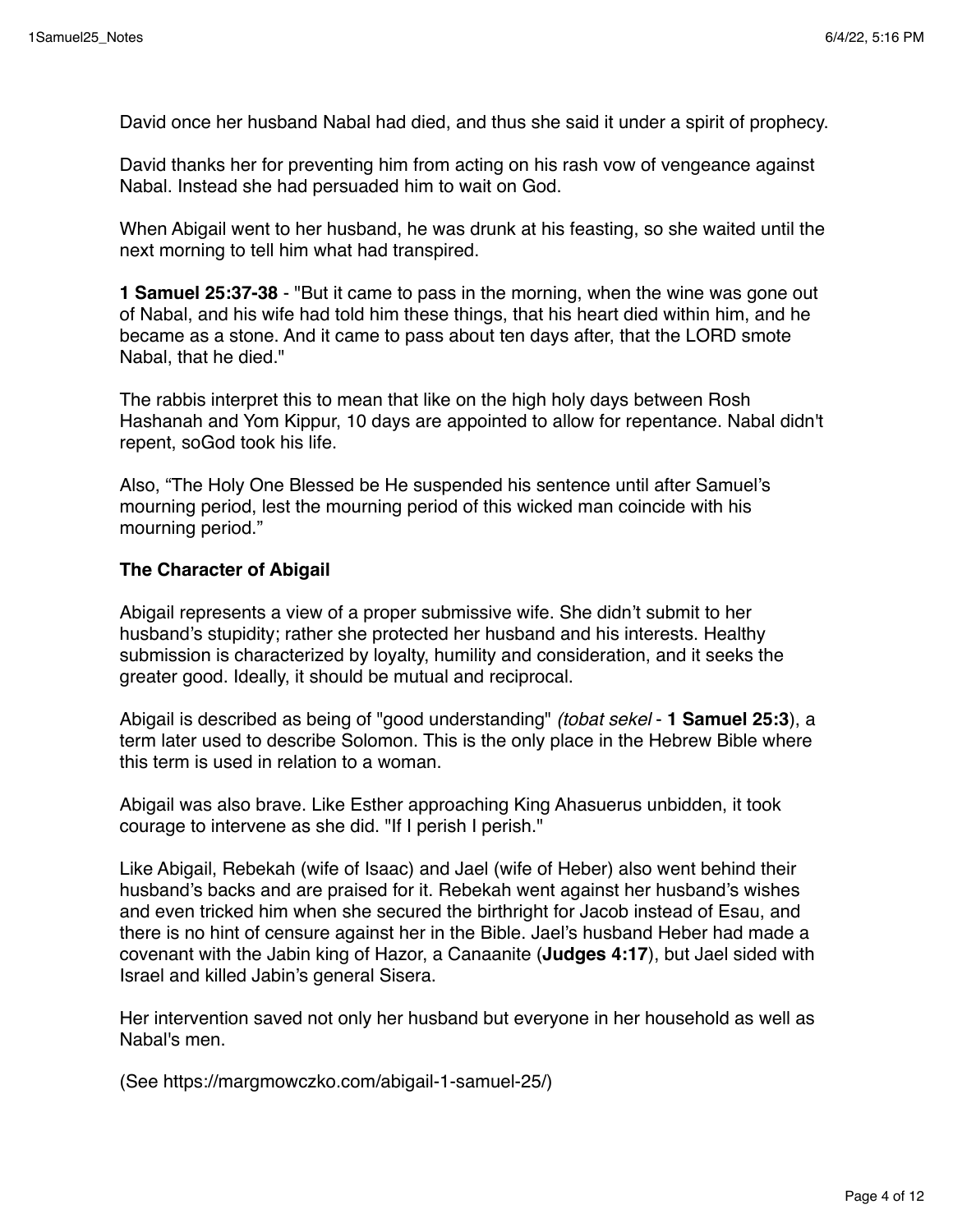# **In fact, in some ways, Abigail is a type of Christ:**

- Abigail comes in humility riding a donkey
- She presents an offering for Nabal's trespass (a sin sacrifice)

– She asks David to let the blame for the offense fall on her alone (substitutionary guilt) and intercedes for her husband

- She prophecies about David's reign (declaring the kingdom)
- She is a peacemaker
- She washes the feet of David's servants

(See https://seedbed.com/abigail-old-testament-type-christ/)

This story is placed between two incidents of David sparing Saul's life. Nabal is sort of a stand-in for Saul, who also acts foolishly. Abigail - with her calm, wise actions and words - keeps David from carrying through his rash vow of vengeance that would have been out of character for a future king.

(See' The Role of Abigail in 1 Samuel 25' by Ken Mulzac https://www.andrews.edu/library/car/cardigital/Periodicals/AUSS/2003-1/2003-1-04.pdf)

Once Abigail was a widow and out from under the toxic and unbearable relationship with Nabal, David "communed" with Abigail "to take her to him to wife."

But the end of the chapter mentions David's other wives.

#### **Polygamy Among the Patriarchs**

Israel's kings were warned not to "multiply wives."

**Deuteronomy 17:17** - "He shall not multiply wives for himself, or else his heart will turn away; nor shall he greatly increase silver and gold for himself."

Solomon was the greatest offender - he had 700 wives plus 300 concubines. (**1 Kings 11:3**)

David had at least 8 wives - Michal, Abigail, Ahinoam of Jezreel, Eglah, Maacah, Abital, Haggith, and Bathsheba, and "10 women/concubines" (**2 Samuel 15:16**)

In fact, after David has Uriah murdered and takes Bathsheba, Nathan represents God as saying to David, "And I gave thee thy master's house, and thy master's wives into thy bosom, and gave thee the house of Israel and of Judah; and if that had been too little, I would moreover have given unto thee such and such things." (**2 Samuel 12:7-8**)

Does that mean God approved and personally provided David with Saul's wives?

This is murky. No where else does it mention David marrying Saul's wives. Rashi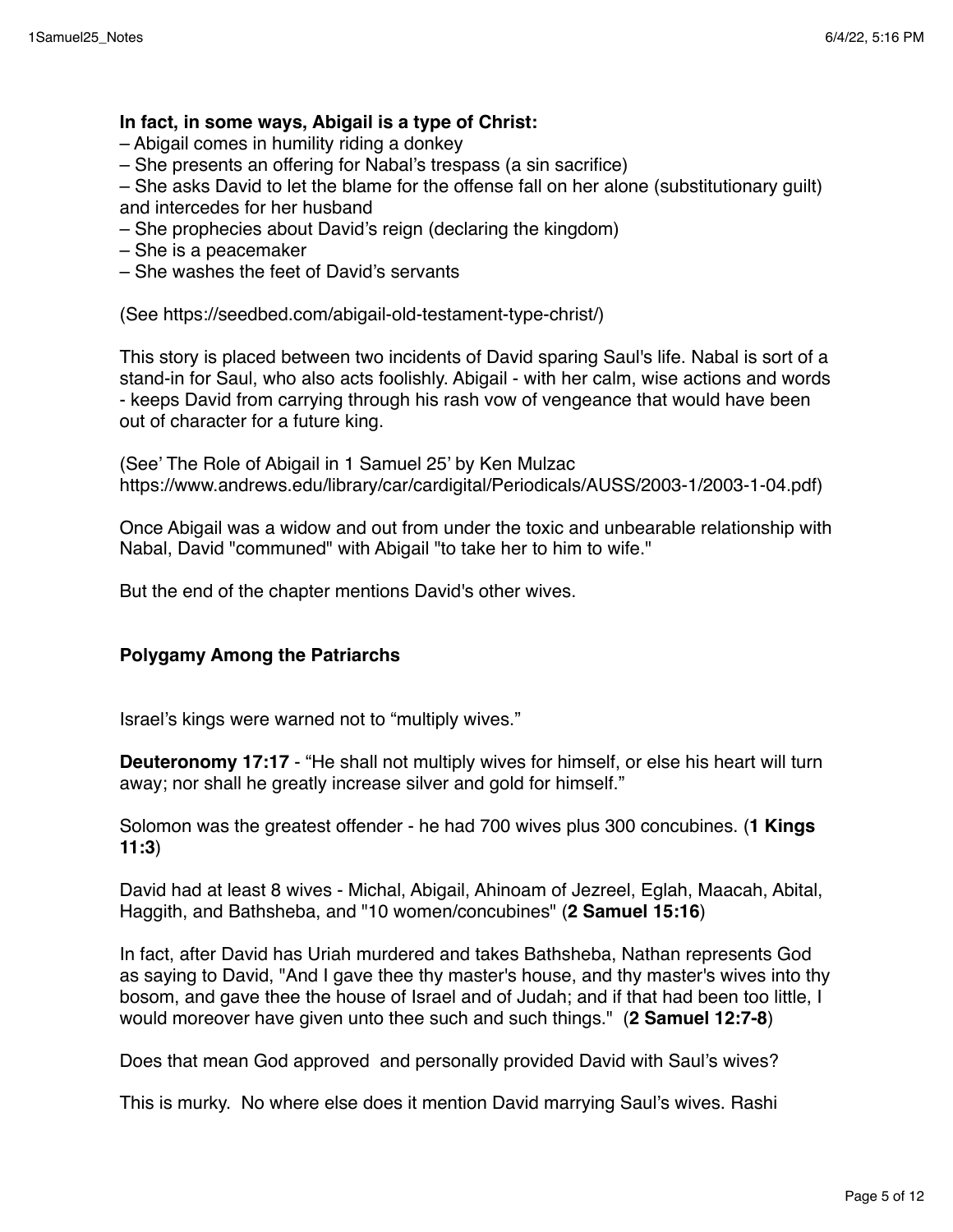interprets this only as referring to Michal, Saul's *daughter*, who David did marry.

But other rabbis interpret the phrase "such and such things" to mean "I would give you twice as much over," meaning David's existing wives could be tripled: from six to 18. They say Eglah is another name for Michal, and so David comes in under the total 18 allowed.

Later, when David was almost 70 years old, he apparently took a pre-pubescent 12 1/2 year old maiden, Abishag, as a concubine:

1 Kings 1-3 - "Now when King David was old, and stricken in years, they covered him with clothes, but no heat came unto him. 2 Wherefore his servants said unto him, Let there be sought for my lord the king a YOUNG (*NA'ARAH*) virgin, and let her stand before the king, and cherish him: and let her lie in thy bosom, that my lord the King may get heat. 3 So they sought for a fair YOUNG (*NA'ARAH*) maid throughout all the coasts of Israel, and found one Abishag a Shunammite, and BROUGHT HER TO THE KING."

https://www.logos.com/grow/does-jesus-contradict-the-old-testament-on-polygamy/

If David is a type of Christ, and there's only one Bride of Christ, why does he have several wives?

And why did God allow polygamy at all, if monogamy was the ideal?

Apparently the first man recorded as having more than one wife was Lamech.

**- Genesis 4:19** - "And Lamech took unto him two wives: the name of the one was Adah, and the name of the other Zillah."

The rabbis - already beginning to be conflicted over polygamy - explained in Genesis Rabbah:

"Rabbi Azariah said in the name of Rabbi Yehudah bar Simon: This is what the men of the generation of the Flood would do: each of them would take two wives, one for procreation and one for pleasure. The one who was for procreation would sit as if she was a widow in her lifetime, and the one that was for pleasure would drink a cup for sterility so that she did not bear [children] and would sit by him adorned like a prostitute."

(This is also an early negative reference to abortifacients)

The patriarchs had several wives and concubines. But even after the Law was given, allowance is made for marrying more than one wife at a time.

One kind of plural marriage was the Levirate Marriage

If a married man died without leaving a male heir, his brother was required to offer to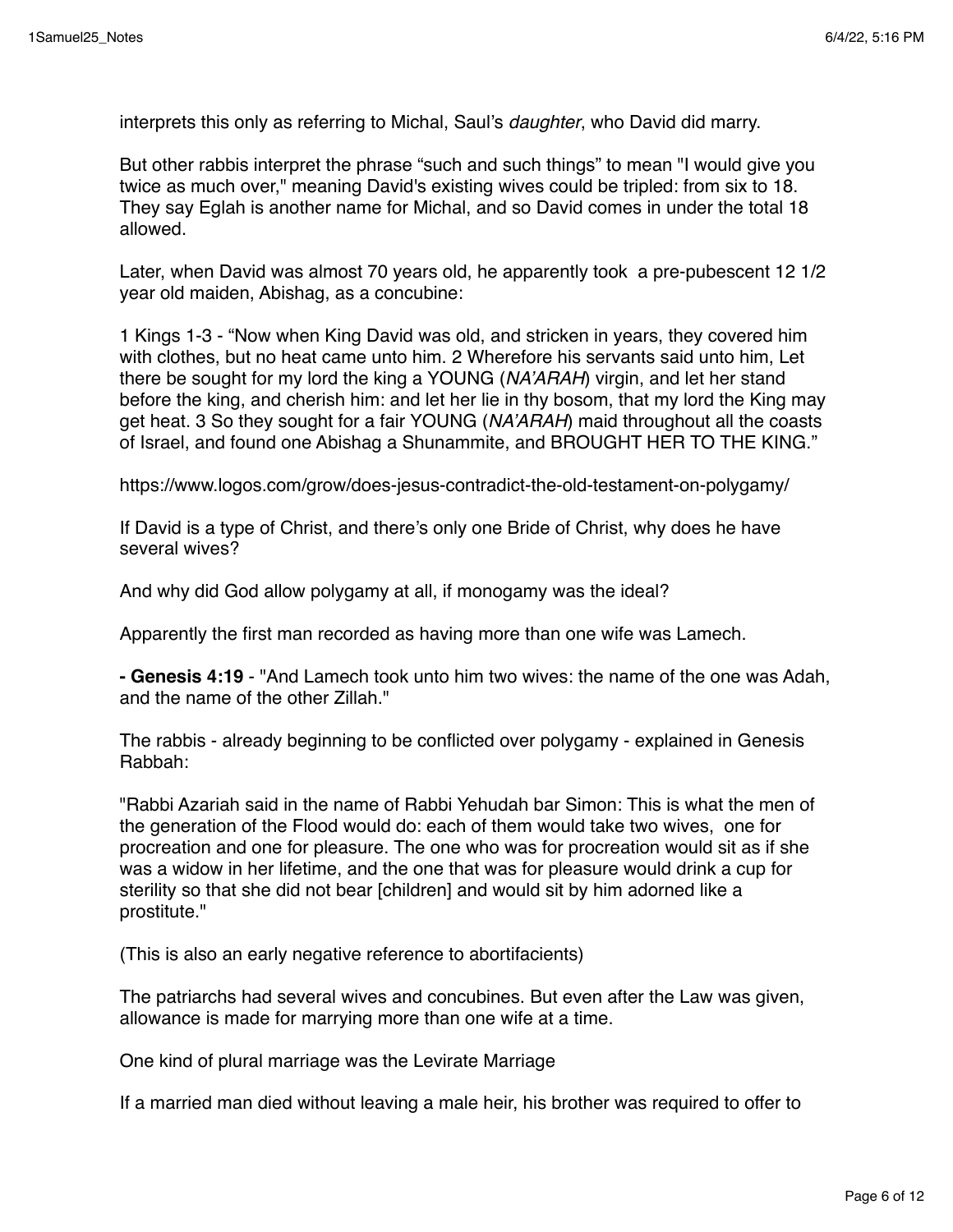marry his widow regardless of whether he already had a wife. This was so that the widow would have support during her old age (either from her new husband or from her son) and so that the family name and land might be passed on through any children they might have (**Deuteronomy 25:5–6**). But the widow could refuse this arrangement.

Like many of the Torah commands, this one moderated an excessive Near Eastern custom. Hittite law, for instance, said a widow could be married against her will to any male relative — even to her husband's elderly grandfather or infant nephew.

(See https://www.academia.edu/1329711/ Three Weddings and a Divorce Gods marriage to Judah Israel and the Church)

# **In the Torah**

**Exodus 21:10-11** - "If he take him another wife; her food, her raiment, and her duty of marriage, shall he not diminish. And if he does not do these three for her, then she shall go out free, without paying money""

This is embedded in a section about a man who sells his daughter to be a maidservant.

A female slave "maidservant" was, as a rule, her master's concubine; she stood consequently to her master in a relation that could not suitably be terminated at the end of six years. So these statutes gave her the status of a wife.

If they were betrothed as a concubine, they were to be entitled to the status of wives during their whole lifetime, even though their husbands contracted further marriages (**Exodus 21:10**). If, instead of becoming the wife of her purchaser, a woman was made over by him to his son, she was to enjoy all the rights of a daughter (**Exodus 21:9**). If the purchaser declined to act in either of these two ways, he was compelled to take one of two other courses. Either he must get another Hebrew to discharge his obligation of marriage (**Exodus 21:8**), or he must return the maid intact to her father, without making any demand for the restitution of the purchase-money (**Exodus 21:11**). These provisions afforded a considerable protection to the slave-concubine, who might otherwise have been liable to grievous wrong and oppression.

The salient fact here is that the Torah is proposing a situation in which an Israelite would be taking a second wife.

**- Deuteronomy 21:15-17** - "If a man have two wives, one beloved and another hated, and they have born him children, both the beloved and the hated, and if the firstborn son be hers that was hated, then it shall be when he makes his sons to inherit that which he has, that he may not make the son of the beloved firstborn before the son of the hated, which is indeed the firstborn. But he shall acknowledge the son of the hated for the firstborn by giving him a double portion of all that he has for he is the beginning of his strength; the right of the firstborn is his."

This recalls the situation of Jacob, Rachel and Leah: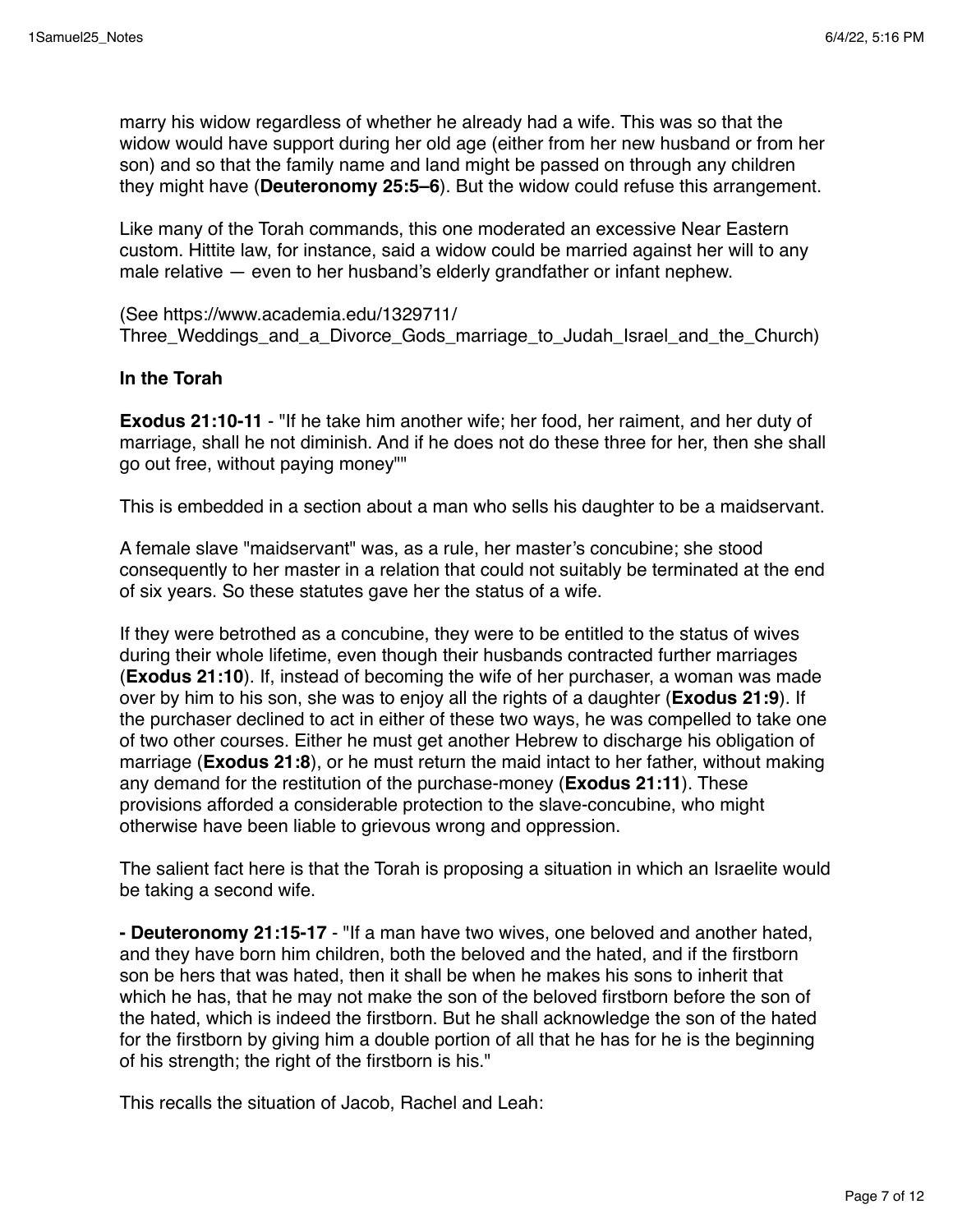**- Genesis 29:31** - "And when the LORD saw that Leah was hated, he opened her womb: but Rachel was barren."

#### **In Jesus' Day**

Polygamy continued up through the first century and beyond.

In 1961 a bag of papyrus scrolls were found in the Cave of Letters near En-Gedi. They included a marriage certificate of a widow named Babatha, who married for a second to a man who already had a living wife. So we know that at least around 100 A.D. plural marriages were still taking place among the Jews.

Both Greek and Roman law and custom called strictly for monogamy. Egyptian marriages were monogamous, although the Pharaohs married their sisters. Even the Philistines (descended from Mediterranean sea raiders) were probably monogamous. **Genesis 20:17-18** says God healed the Philistine king Abimeech and his wife and maidservants, "For the LORD had fast closed up all the wombs of the house of Abimelech, because of Sarah, Abraham's wife."- only one wife is mentioned although the maidservants could have been his concubines.

The Romans allowed Jews to continue practicing polygamy in Palestine, but elsewhere in the empire monogamy was strictly enforced. (Jews did not actually outlaw polygamy until the eleventh century).

Because of this, most Jews outside Palestine adopted the Roman view of one man and one woman marriage. The Qumran Essenes also regarded polygamy as one of the three great sins of mainstream Judaism. They called these sins "the nets of the devil" by which the "smooth-speaking" Pharisees entrapped the people.

They combined the **Genesis 1:27** verse about Adam and Eve - "male and female he created them," with the **Genesis 7:9** description of "two and two, male and female, went into the ark" they concluded that only two people should marry.

Jews in the Diaspora used a different exegetical method - they added a word to the **Genesis 2:24** statement, "Therefore a man shall leave his father and his mother and hold fast to his wife, and they shall become one flesh." They added the word "two" to make the phrase "and those two shall become one flesh." The Greek Septuagint and the Aramaic and Samaritan translations also included the word "two" which is not in the **Hebrew** 

Jesus referred to both sets of these arguments.

He quoted the key verse used by Qumran Jews (**Genesis 1:27**) and even said this was what happened "at the beginning of creation" (**Mark 10:6**), which presumably reminded his listeners that Qumran Jews called this "the foundation of creation." Then he quoted the verse preferred by Jews outside Palestine—**Genesis 2:24**—including the additional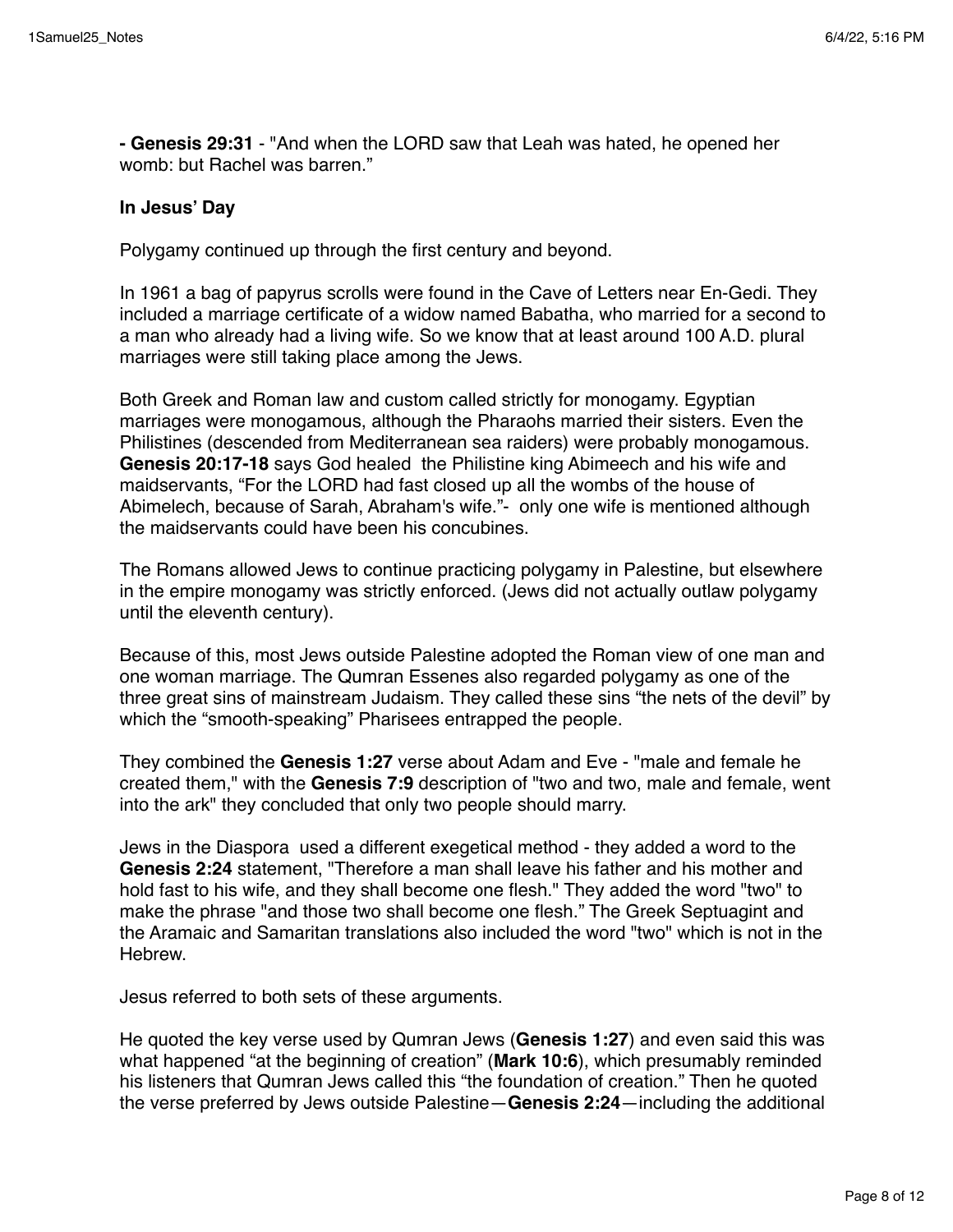word "two" (**Mark 10:8; Matt 19:5**). By deliberately using both arguments, Jesus emphasized that he agreed with those Jews who taught monogamy, contrary to the Pharisees.

The Pharisees hoping to catch Jesus in a contradiction, asked if it was lawful for a man to divorce his wife, citing Moses allowing a bill of divorcement.

**- Mark 10:5-9** - "And Jesus answered and said unto them, For the hardness of your heart he wrote you this precept. But from the beginning of the creation God made them male and female. For this cause shall a man leave his father and mother, and cleave to his wife; And they twain shall be one flesh: so then they are no more twain, but one flesh. What therefore God hath joined together, let not man put asunder."

And in fact, this view was already expressed in Malachi:

**- Malachi 2:16** - "For the man who does not love his wife but divorces her, says the Lord, the God of Israel, covers his garment with violence, says the Lord of hosts. So guard yourselves in your spirit, and do not be faithless."

Paul continued this change of interpretation. He reversed the command for a widow with no offspring to marry her dead husband's brother. Instead, Paul said a widow can marry whomever she wishes, as long as he is a believer.

**- 1 Corinthians 7:39** - "A wife is bound to her husband as long as he lives. But if her husband dies, she is free to be married to whom she wishes, only in the Lord"

# **The Bride of Christ**

The scriptures use several metaphors to describe God's relationship to Israel. In some places Israel is referred to as a son. Other places describe Israel a "the children of Israel," i.e. the descendants of Jacob (whose name was changed to Israel).

But in the Torah, God mainly considers Israel as his wife, and their idolatry was tantamount to adultery and whoredom, which provokes Him to jealousy:

- **Exodus 34:15-16** - to "...go a whoring after their gods"

- **Leviticus 17:7** - "And they shall no more offer their sacrifices unto devils, after whom they have gone a whoring."

- **Deuteronomy 32:16** - "They provoked him to jealousy with strange gods..."

The Old Testament prophets compared Israel to God's wife, an unfaithful one at that, always seeking after other gods to worship, a relationship they portrayed as spiritual adultery.

God even had the prophet Hosea marry a whore to illustrate His complaint against Israel's idolatry: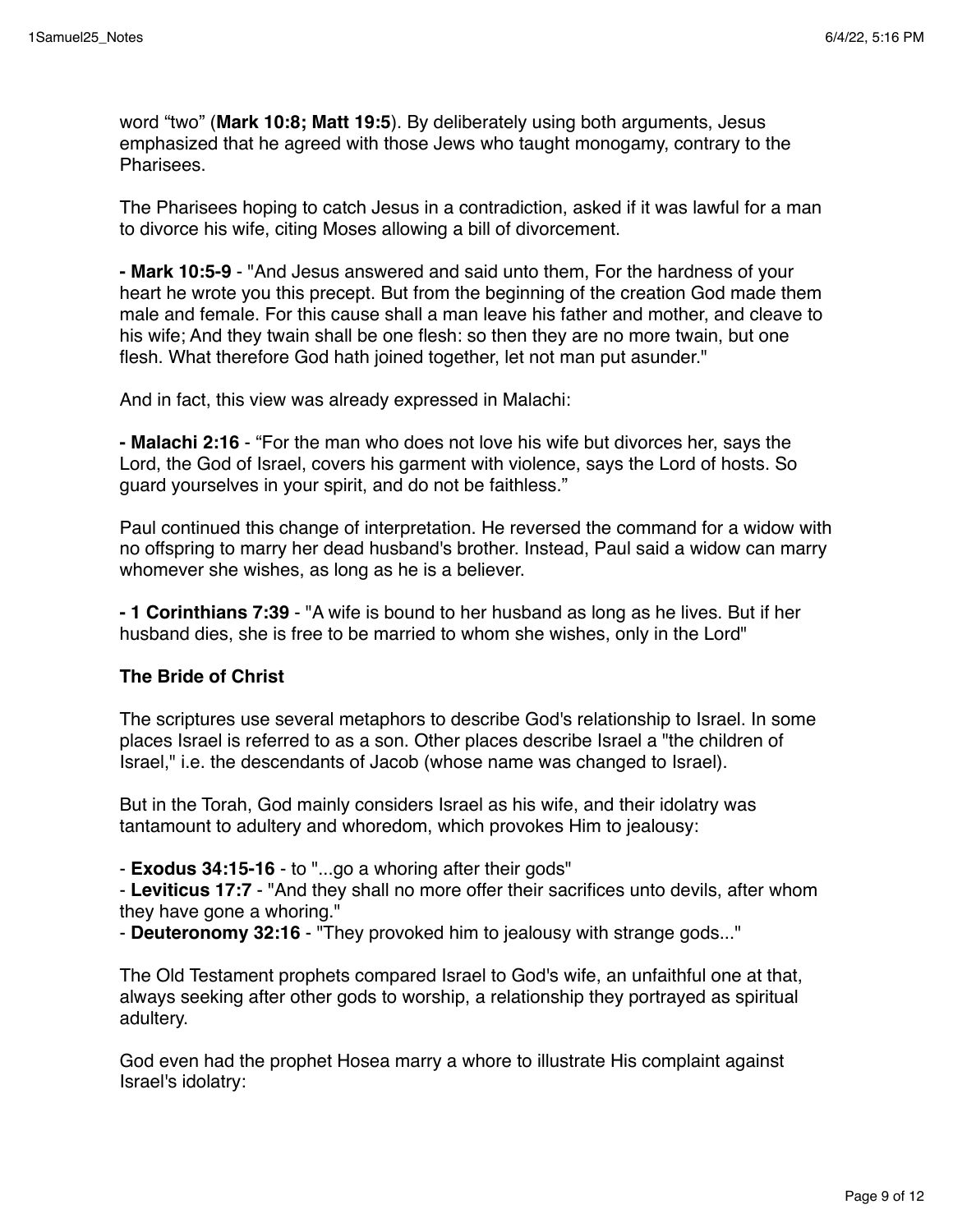**- Hosea 1:2** - "... And the Lord said to Hosea, Go, take unto thee a wife of whoredoms and children of whoredoms: for the land hath committed great whoredom, departing from the Lord."

Here's the definitive expression of the relationship:

**- Isaiah 54:5** - "For thy Maker is thine husband; the Lord of hosts is his name; and thy Redeemer the Holy One of Israel; The God of the whole earth shall he be called."

The positive view of this relationship of love is seen in the **Song of Solomo**n, a love poem that was interpreted to not only reflect the relationship of two lovers but also the love of God and Israel for one another. Also in the story of **Ruth** and Boaz.

The image of God as a jealous husband could still refer to someone who has multiple wives. But when Israel crossed the Red Sea, the Israelites became one nation rather than just 12 separate tribes. Up until the kingdoms divided, God addresses Israel as His singular wife, not one among others.

But there were some things deemed more important than even the sanctity of marriage.

To preserve Jewish identity and prevent idolatry, the prophet Malachi pronounces judgment on the people because they divorced Jewish wives in order to marry pagan wives. If a foreign woman like Rahab or Ruth converted and followed Yahweh, the marriage was acceptable. But if the foreign wife retained her idolatry, Ezra said God demanded they put away their wives by divorcing them (**Ezra 10**).

Paul gives a different guide for believers under the new covenant: **- 1 Corinthians 7:15** - "But if the unbelieving partner separates, let it be so. In such cases the brother or sister is not enslaved. God has called you to peace."

**1 Timothy 3:2, 12** and **Titus 1:6** give 'the husband of one wife' in a list of qualifications for spiritual leadership.

"Nevertheless, to avoid fornication, let every man have his own wife, and let every woman have her own husband. (**1 Corinthians 7:2-4**)

# **Jesus as Bridegroom**

Jesus spoke of himself as the Bridegroom many times, and that implies a Bride.

**- John 3:29** - "He that hath the bride is the bridegroom: but the friend of the bridegroom, which standeth and heareth him, rejoiceth greatly because of the bridegroom's voice: thus my joy therefore is fulfilled."

That is the only place in the Gospels that the bride is mentioned. But Jesus' parables and sayings often depict a wedding feast and incidents like the Ten Virgins.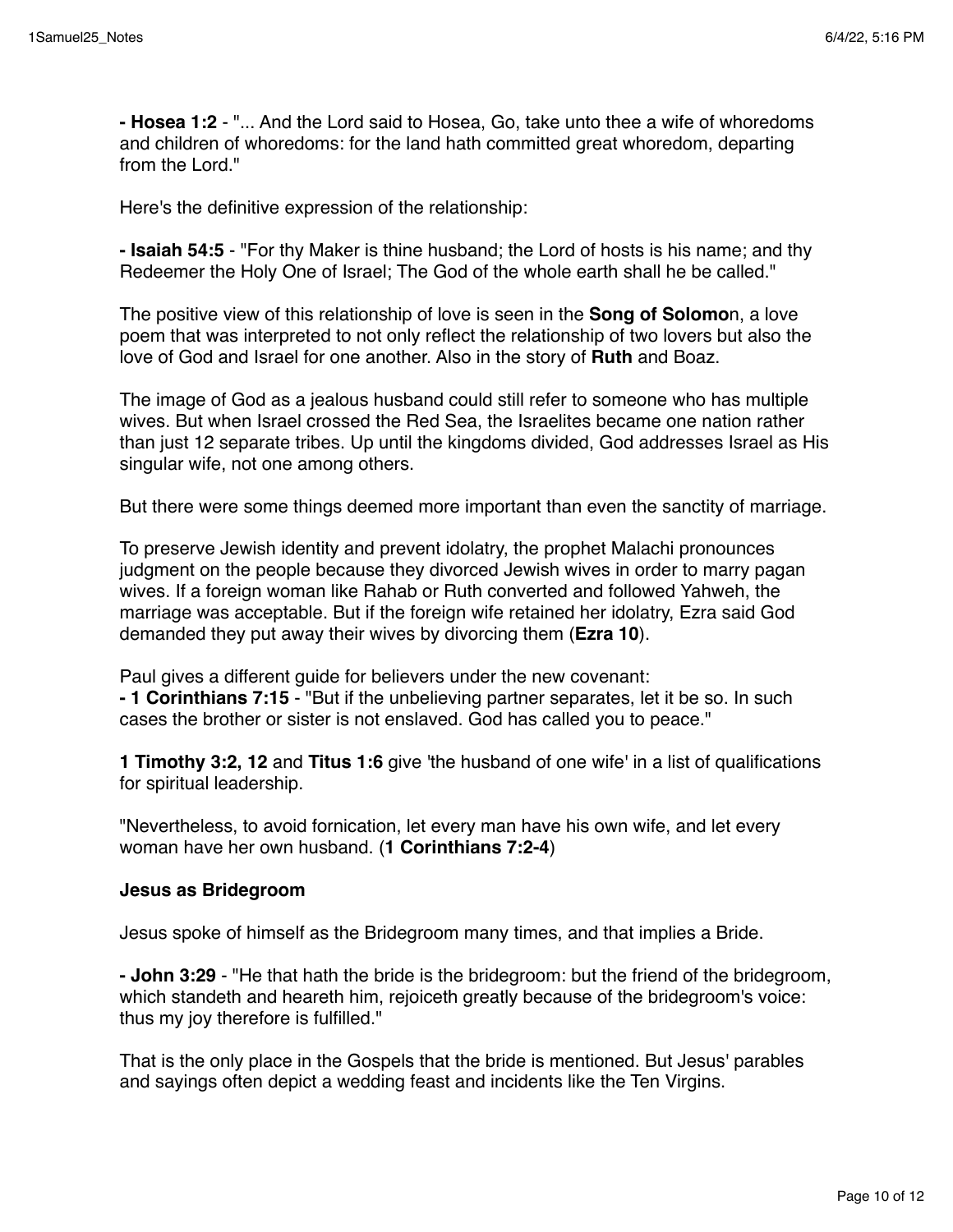# **An Unfolding Revelation Kept Hidden**

I believe the bride is not specifically identified in the Gospels because the full identity of the bride was a mystery, concealed until it was shown to the Apostle Paul.

The Bride would be not only the faithful among the Jews but would include Gentiles and all believers anywhere, from any nation or people.

This was hinted at in the Old Testament, i.e. that Israel would be a light to the Gentiles, etc. But Paul said this mystery was now fully revealed to him by revelation:

**- Ephesians 3:5** - "Which in other ages was not made known unto the sons of men, as it is now revealed unto his holy apostles and prophets by the Spirit; That the Gentiles should be fellow heirs, and of the same body, and partakers of his promise in Christ by the gospel"

A few chapters later, Paul specifically compares the relationship of husband and wife as a reflection of the relationship of Christ and His church. A parallel metaphor is Christ and His body. And both these are merged in the picture of husband and wife becoming "one flesh."

**- Ephesians 5:31-32** - "For this cause shall a man leave his father and mother, and shall be joined unto his wife, and they two shall be one flesh. This is a great mystery: but I speak concerning Christ and the church."

Elsewhere (**1 Corinthians 11:2-4**) Paul warns against false teachers "that I may present you as a chaste virgin to Christ."

Further, **Romans 7:4** - "Wherefore, my brethren, ye also are become dead to the law by the body of Christ; that ye should be married to another, even to him who is raised from the dead, that we should bring forth fruit unto God."

This image of the Bride of Christ is emphasized in the Book of Revelation:

**- Revelation 22:17** - "And I John saw the holy city, new Jerusalem, coming down from God out of heaven, prepared as a bride adorned for her husband."

**- Revelation 22:17** - "And the Spirit and the bride say, 'Come.'"

So the metaphor of Christ and the Bride, His church - which is also His body, as well as the New Jerusalem - is a picture that only works as a monogamous union. It will not fit into a polygamous relationship.

The multiple wives of the Patriarchs - like divorce - were allowed because of their hard hearts, but also because of the need to provide for women in a time when warfare decimated populations, and because of the unfolding of the mystery of the Bride over time.